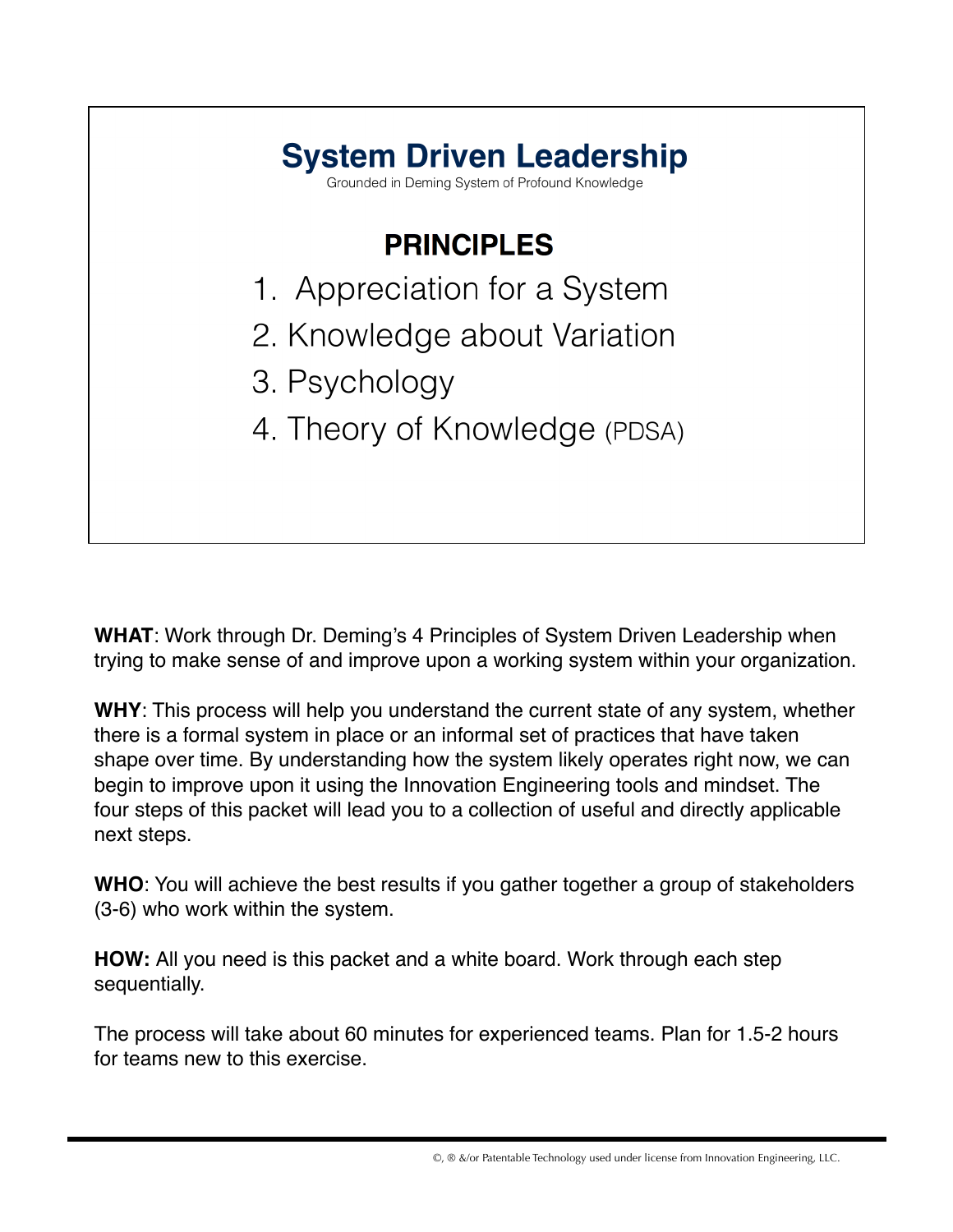**1. Appreciation for a System:** Define the purpose and parameters of the System you are trying to "see" and improve upon.

| <b>System Name: Name of the System</b>                                                                                                                                                                                               |  |
|--------------------------------------------------------------------------------------------------------------------------------------------------------------------------------------------------------------------------------------|--|
| <b>System Aim:</b> The purpose of the system                                                                                                                                                                                         |  |
| <b>Stakeholders:</b> Those with vested interest in<br>the system's operations and results                                                                                                                                            |  |
| <b>Boundaries:</b> Where it starts and stops and/or<br>what it doesn't include if that is not obvious.                                                                                                                               |  |
| <b>System Metric:</b> The one thing we are focused<br>on accomplishing, and by what measure.                                                                                                                                         |  |
| <b>Enabling Metrics: The other measurable</b><br>things that help us predict or achieve the<br>overall system metric. (Hint: think about each<br>part of the system, and how you might<br>measure behavior or output from that part) |  |

Make a visible representation of your system. Map the flow of processes to accomplish your Aim. Think about the big picture. Use no more than 5 "steps" or "phases." Use the space provided or a white board / flip chart.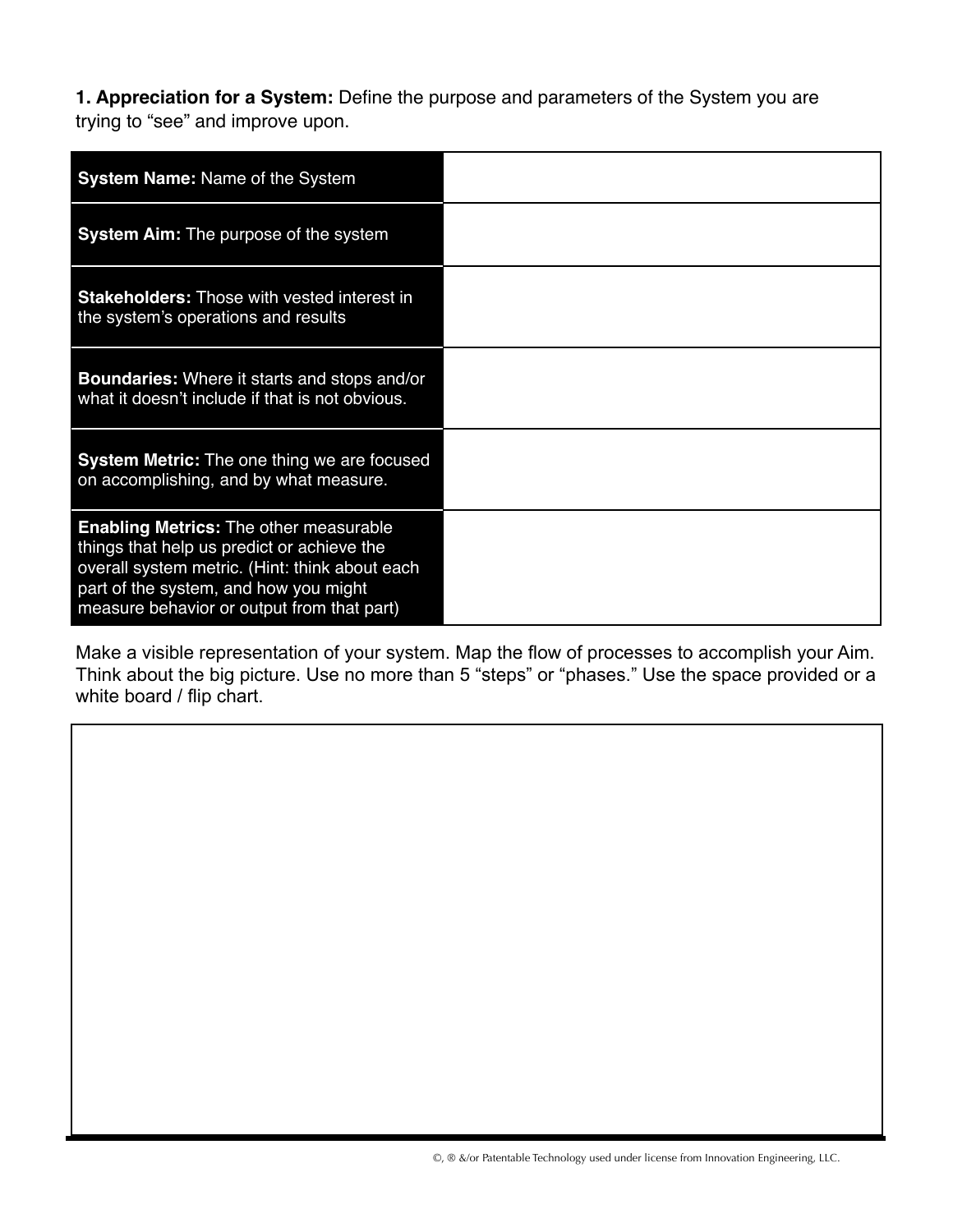**2. Knowledge about Variation:** Consider where there might be variation in the system and mark on the map with a "V". Then list elements below and how the variance affects the Aim of the System.

Finally, consider Possible Explanations for the Variance:

- Common Cause Variation due to poor tools, documentation, training, technique
- Special Cause Variation due to mistakes, not doing job, not following procedures, external factors

|                | Name 2<br>elements of the<br><b>System that</b><br>have variance. | How does this<br>variance affect the<br>AIM (if at all)? | <b>Possible</b><br><b>Common Cause</b><br><b>Explanation</b> | <b>Possible Special</b><br><b>Cause Explanation</b> |
|----------------|-------------------------------------------------------------------|----------------------------------------------------------|--------------------------------------------------------------|-----------------------------------------------------|
| 1              |                                                                   |                                                          |                                                              |                                                     |
| $\overline{2}$ |                                                                   |                                                          |                                                              |                                                     |

- **3. Psychology**: Identify the Psychological Forces at play within the system.
	- Positive Psychology where people are cooperating well, feeling motivated and appreciated. Mark on the map with a **P+**
	- Negative Psychology where people are frustrated, fearful or demotivated. Mark on the map with a **P-**
	- B) Stop and Consider Possible Explanations for the Positive and Negative Forces

| <b>List two examples of Positive Psychology</b><br>and possible explanation. | List two examples of Negative Psychology<br>and possible explanation. |
|------------------------------------------------------------------------------|-----------------------------------------------------------------------|
|                                                                              |                                                                       |
|                                                                              |                                                                       |